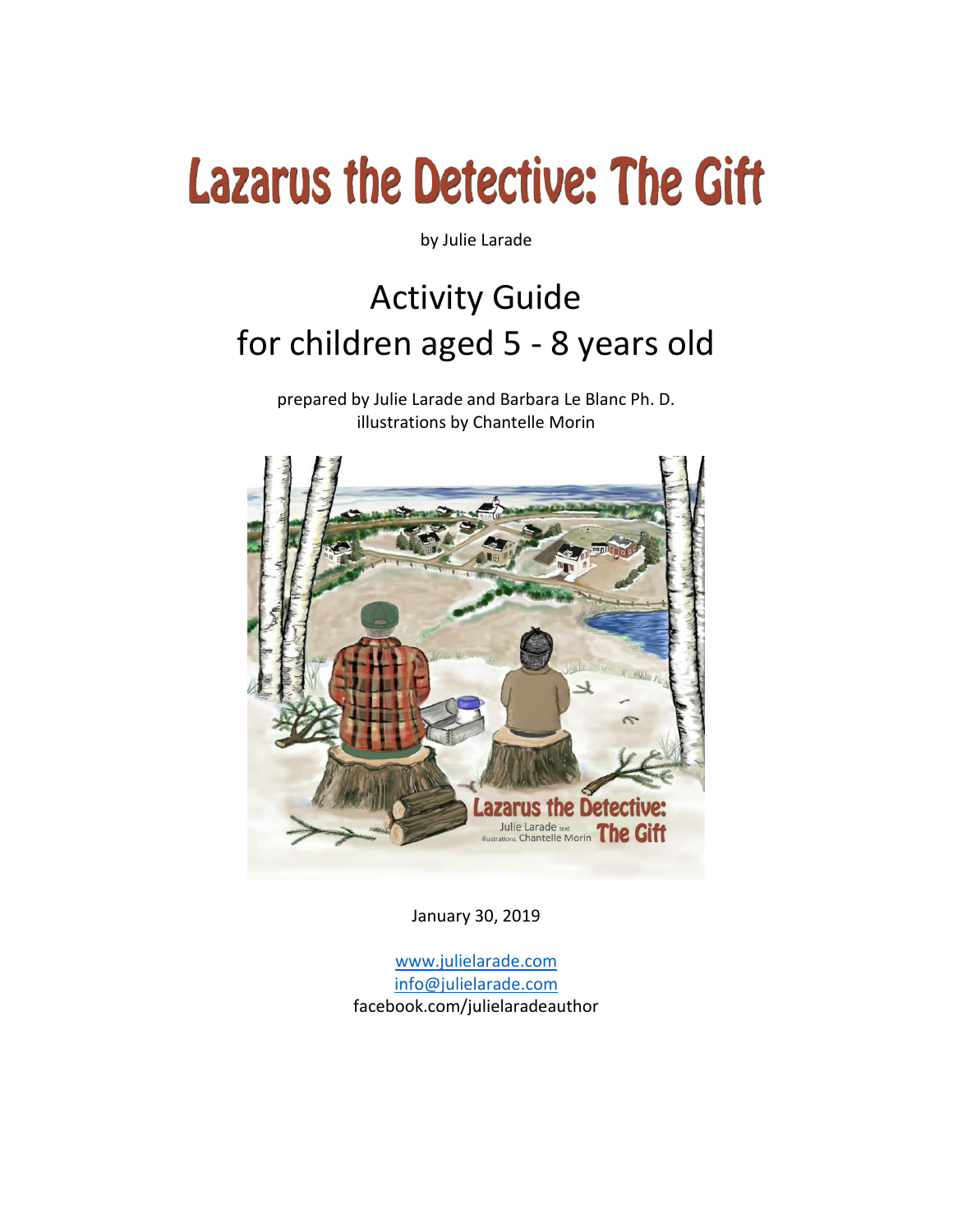| <b>Table of Contents</b> |  |  |
|--------------------------|--|--|
|                          |  |  |
|                          |  |  |
|                          |  |  |
|                          |  |  |
|                          |  |  |
|                          |  |  |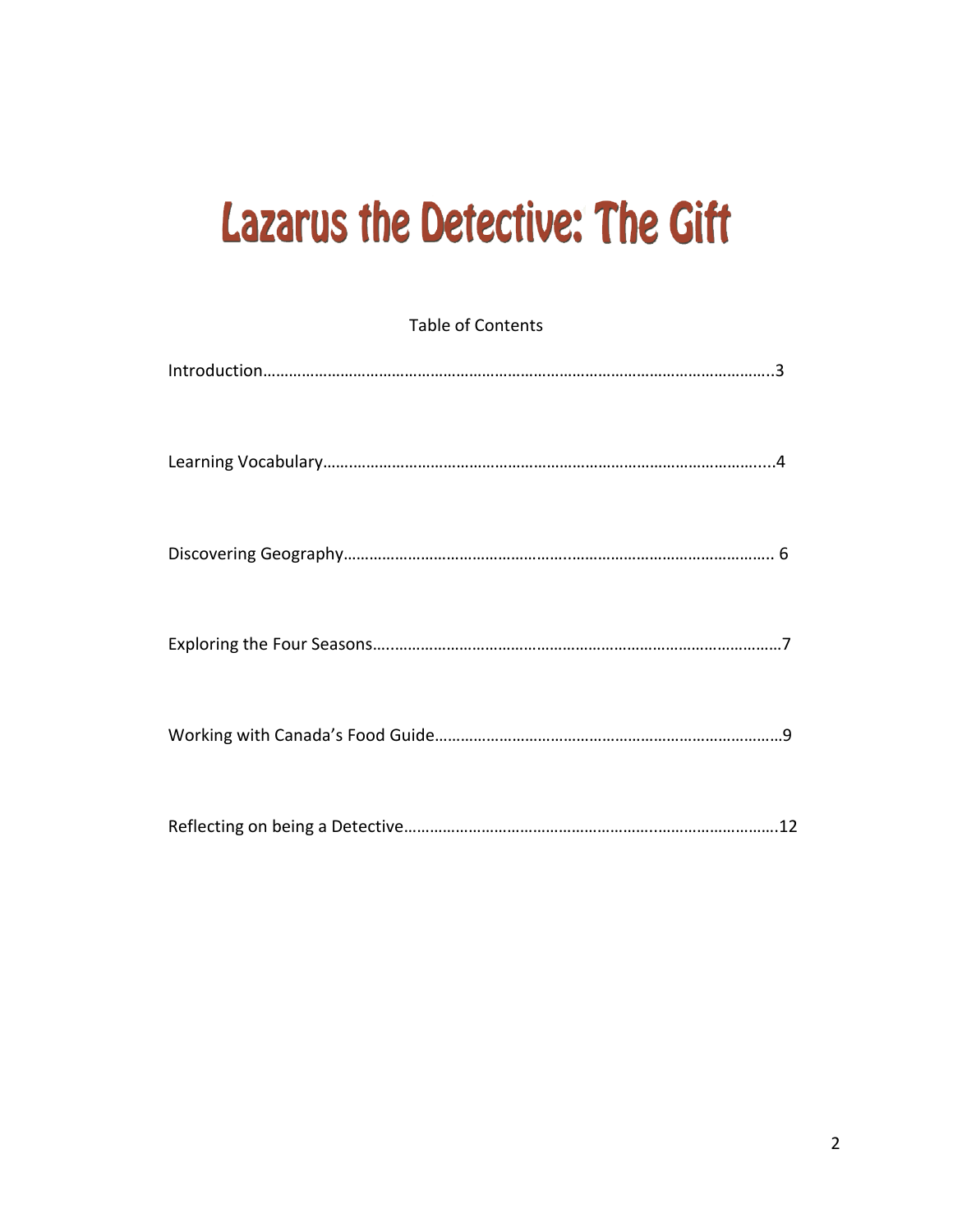#### **Introduction**

This booklet contains fun activities based on the story *Lazarus the Detective: The Gift.* All the activities can be adapted to suit your students' needs, interests, and grade level. Or, feel free to create your own activities.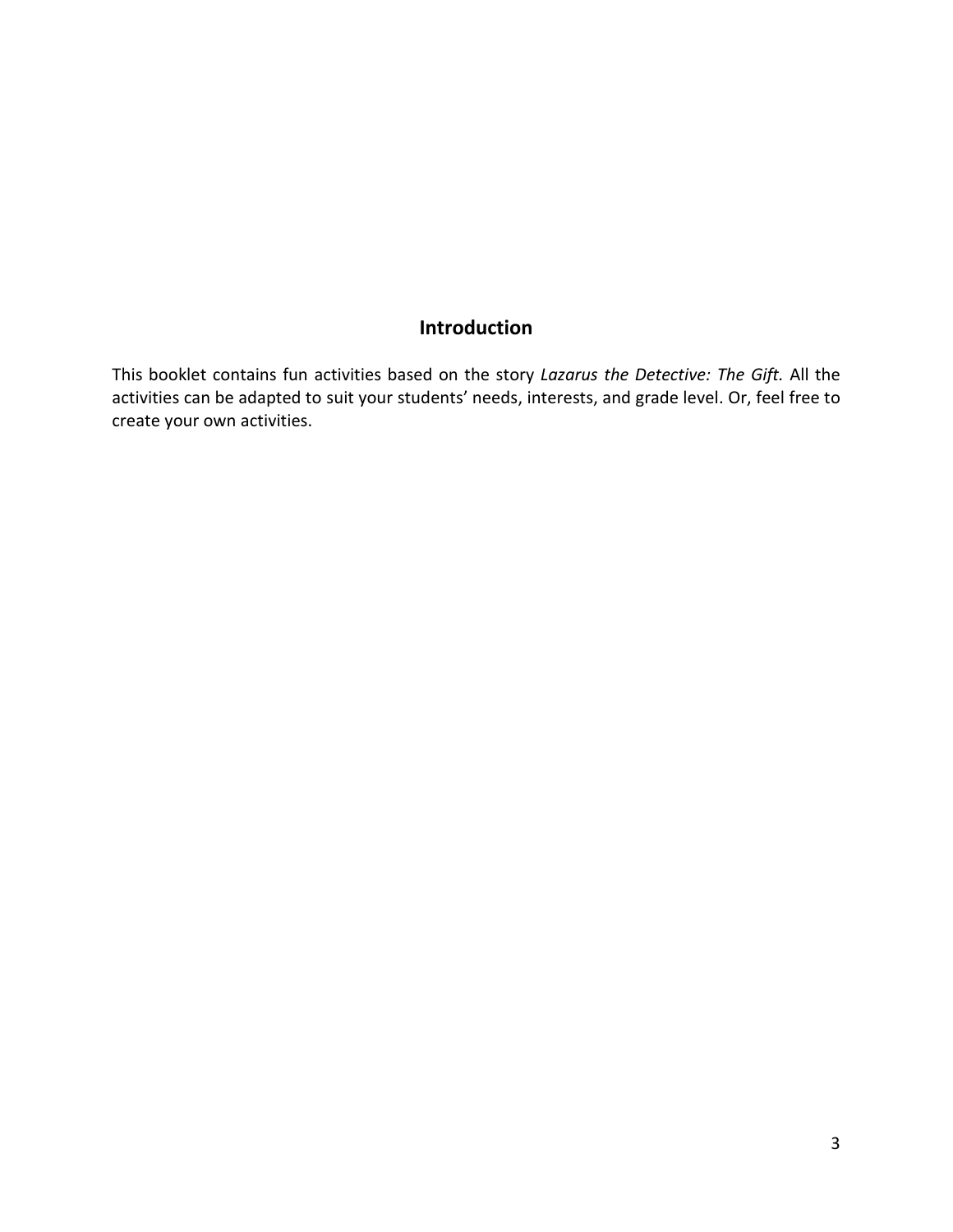#### **Learning Vocabulary**

Draw a line from the noun to the appropriate image.

| Notebook                |  |
|-------------------------|--|
| Detective Cap           |  |
| Pork Chops              |  |
| Dentures                |  |
| <b>Bowl of Porridge</b> |  |
| <b>Magnifying Glass</b> |  |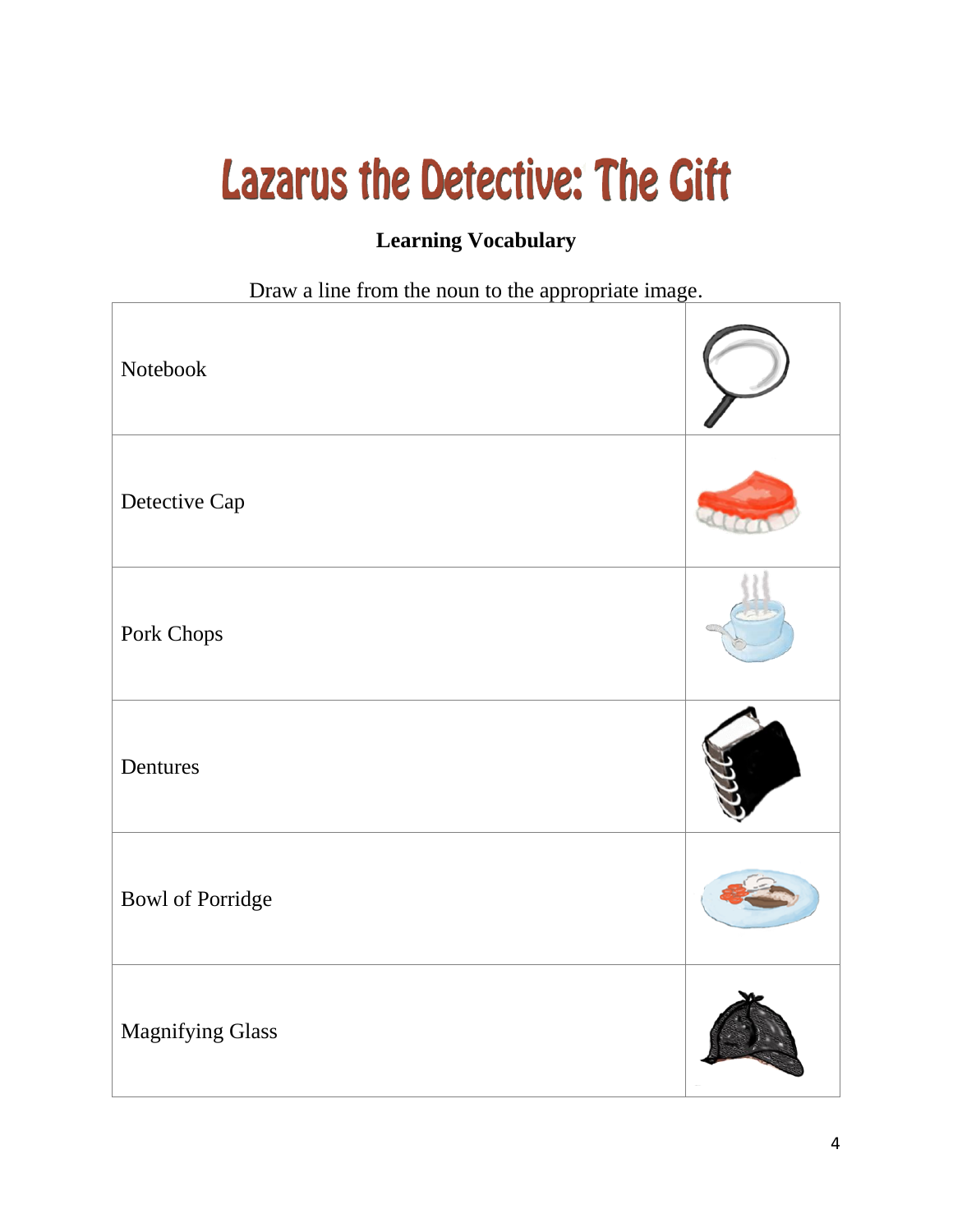#### **Learning Vocabulary**

Draw a line from the noun to the appropriate image.

| $\rm Log$      |  |
|----------------|--|
| Apple Sauce    |  |
| Scrambled Eggs |  |
| Window Sill    |  |
| Tree Stump     |  |
| Stool          |  |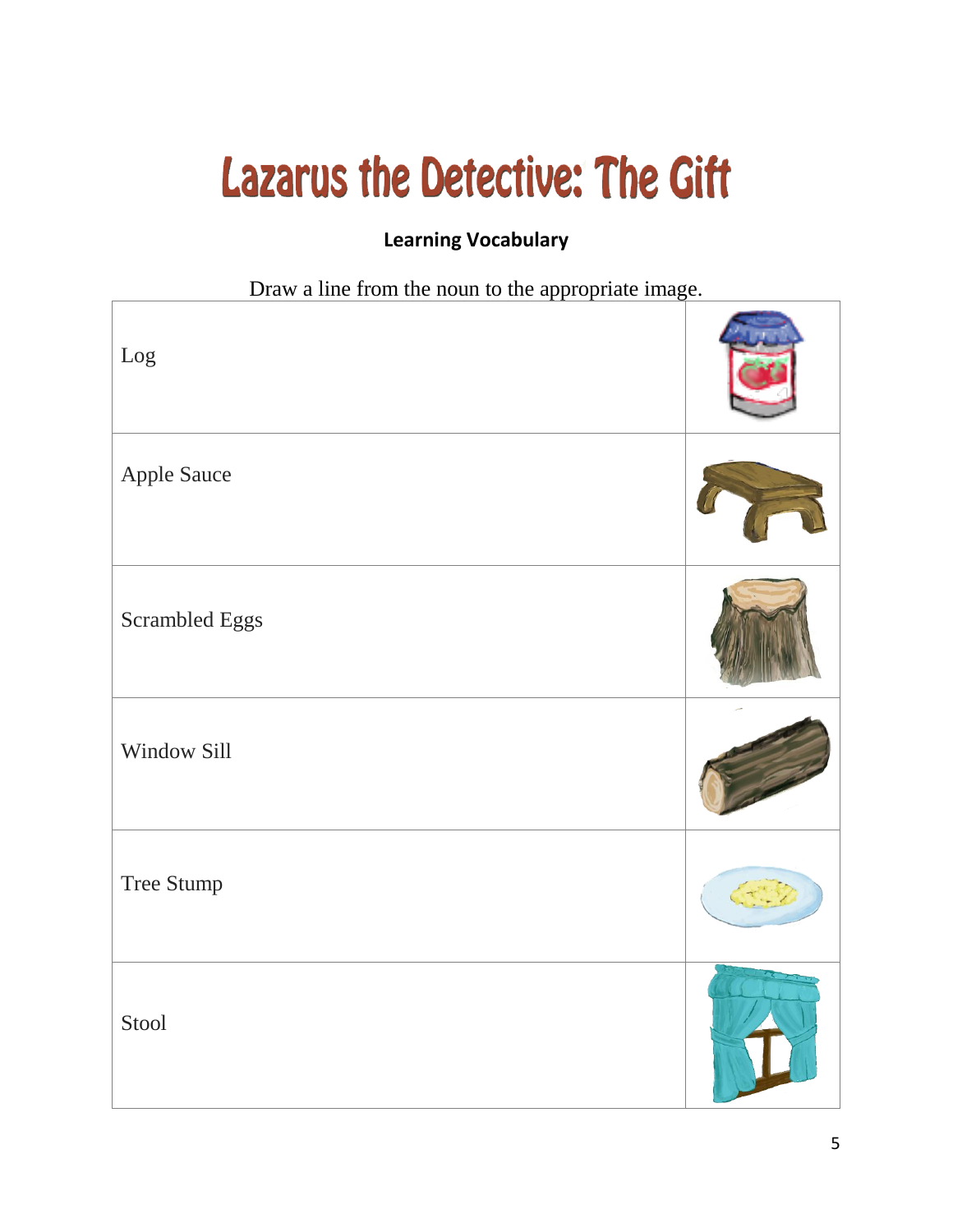#### **Discovering Geography**

When Lazarus goes to visit his grandparents on Cape Breton Island, he has to drive over the Canso Causeway. Then, he could have taken Route 19 to get to Chéticamp. We can see that route on the map below.



Imagine that you are a tourist. You are going to visit Chéticamp, Cape Breton Island, Nova Scotia. Use a map or visit google maps and then trace your journey to Chéticamp.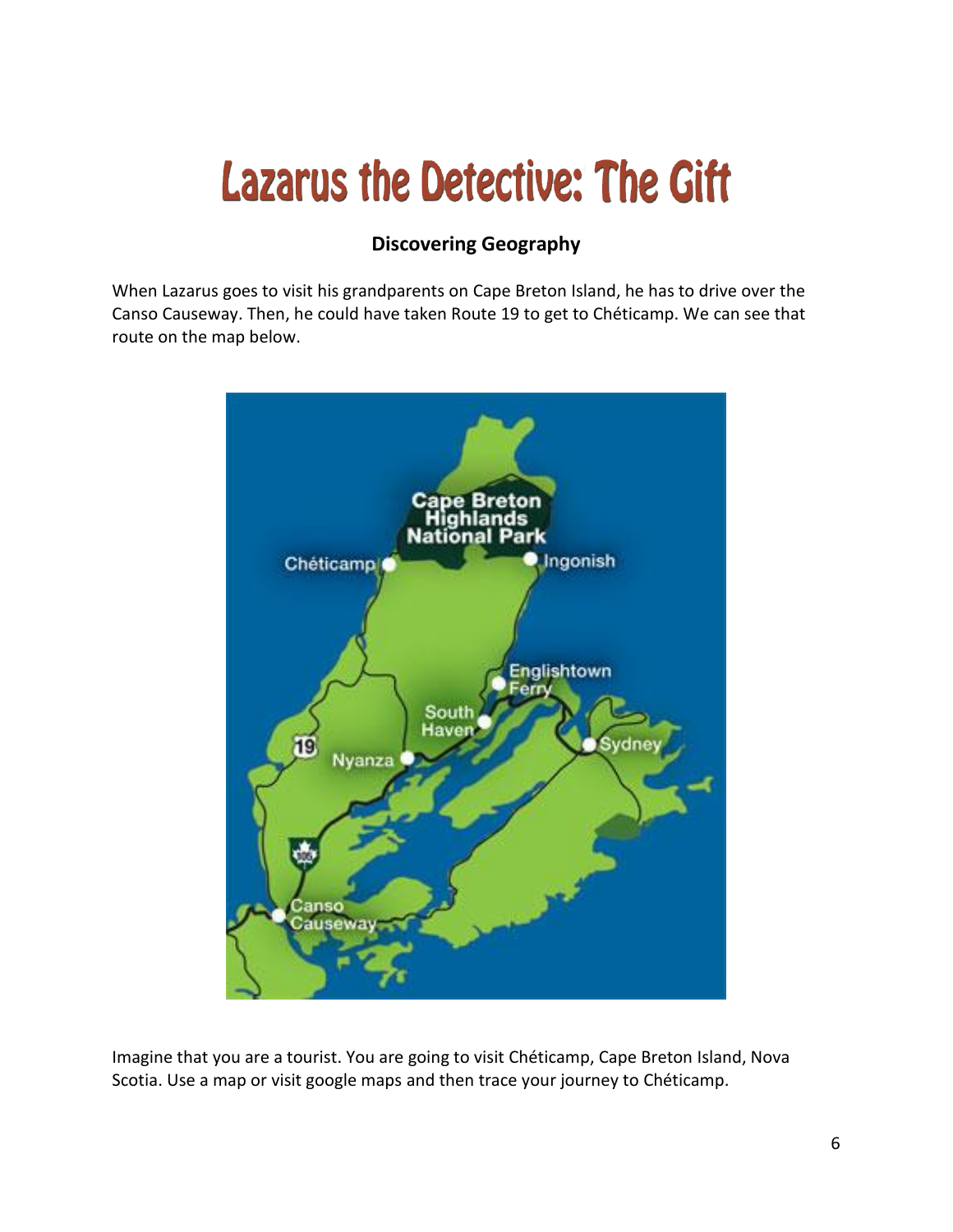#### **Exploring the Four Seasons**

Lazarus visits his grand-parents in the springtime, during the month of March. In March, it often snows. So, he wore warm clothing.

Imagine that Lazarus also visits his grand-parents in summer, in winter and in autumn. What clothes would he wear during these other visits? Draw what you think he would wear.

| Winter | <b>Spring</b> |
|--------|---------------|
|        |               |
|        |               |
|        |               |
|        |               |
|        |               |
|        |               |
|        |               |
|        |               |
|        |               |
|        |               |
|        |               |
|        |               |
|        |               |
|        |               |
|        |               |
|        |               |
| Summer | Autumn        |
|        |               |
|        |               |
|        |               |
|        |               |
|        |               |
|        |               |
|        |               |
|        |               |
|        |               |
|        |               |
|        |               |
|        |               |
|        |               |
|        |               |
|        |               |
|        |               |
|        |               |
|        |               |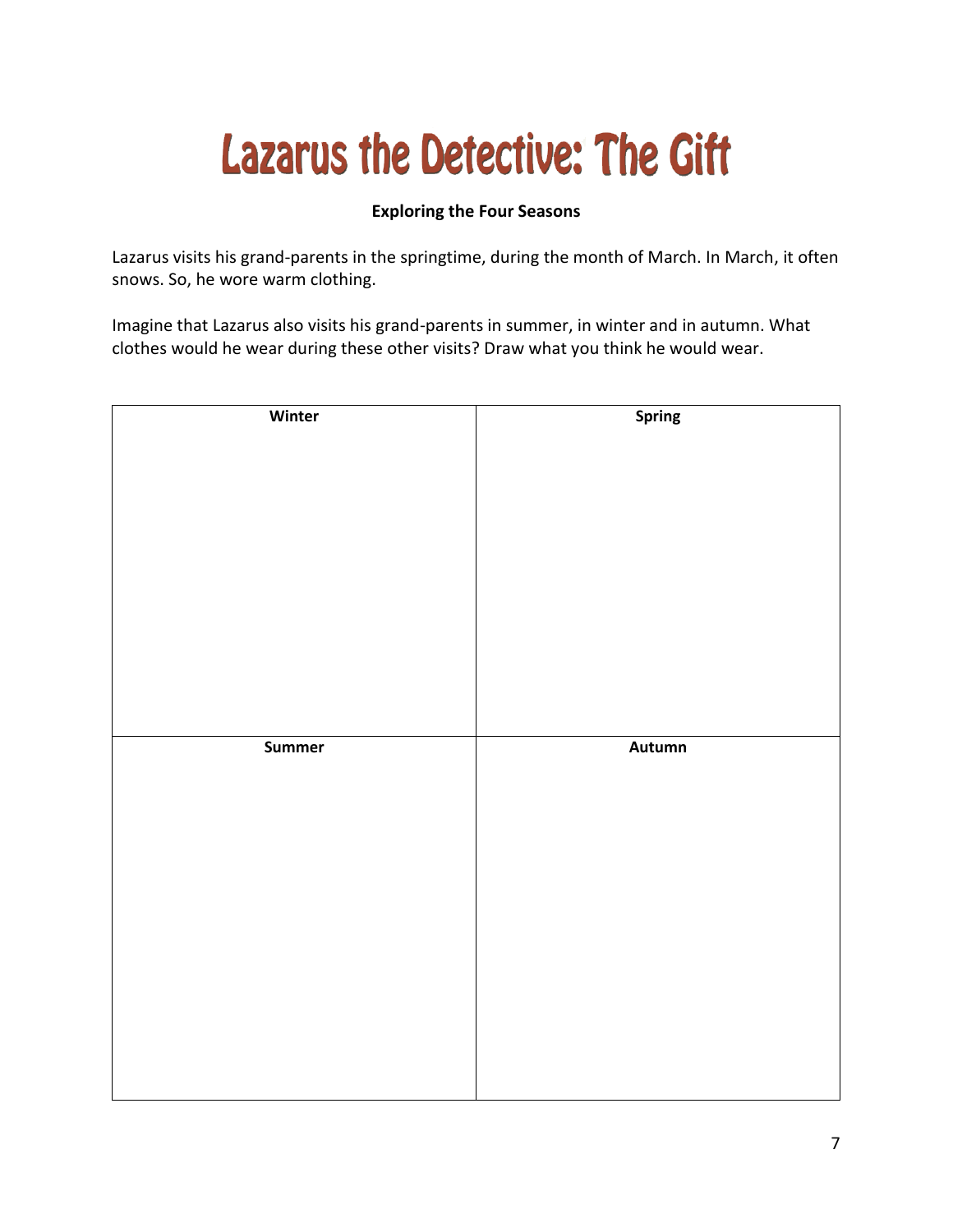#### **Exploring the Four Seasons**

Choose a month of the year. In the little rectangle located in the right-hand corner of the large square, write the number of the appropriate day. In each square, draw a picture that shows the different kinds of weather from day to day. For example: it is raining; it is snowing; it is sunny; it is windy. Or, you can use a calendar that is in your classroom.

| Sunday | <b>Monday</b> | Tuesday | Wednesday | Thursday | <b>Friday</b> | Saturday |
|--------|---------------|---------|-----------|----------|---------------|----------|
|        |               |         |           |          |               |          |
|        |               |         |           |          |               |          |
|        |               |         |           |          |               |          |
|        |               |         |           |          |               |          |
|        |               |         |           |          |               |          |
|        |               |         |           |          |               |          |
|        |               |         |           |          |               |          |
|        |               |         |           |          |               |          |
|        |               |         |           |          |               |          |
|        |               |         |           |          |               |          |
|        |               |         |           |          |               |          |
|        |               |         |           |          |               |          |
|        |               |         |           |          |               |          |
|        |               |         |           |          |               |          |
|        |               |         |           |          |               |          |
|        |               |         |           |          |               |          |
|        |               |         |           |          |               |          |
|        |               |         |           |          |               |          |
|        |               |         |           |          |               |          |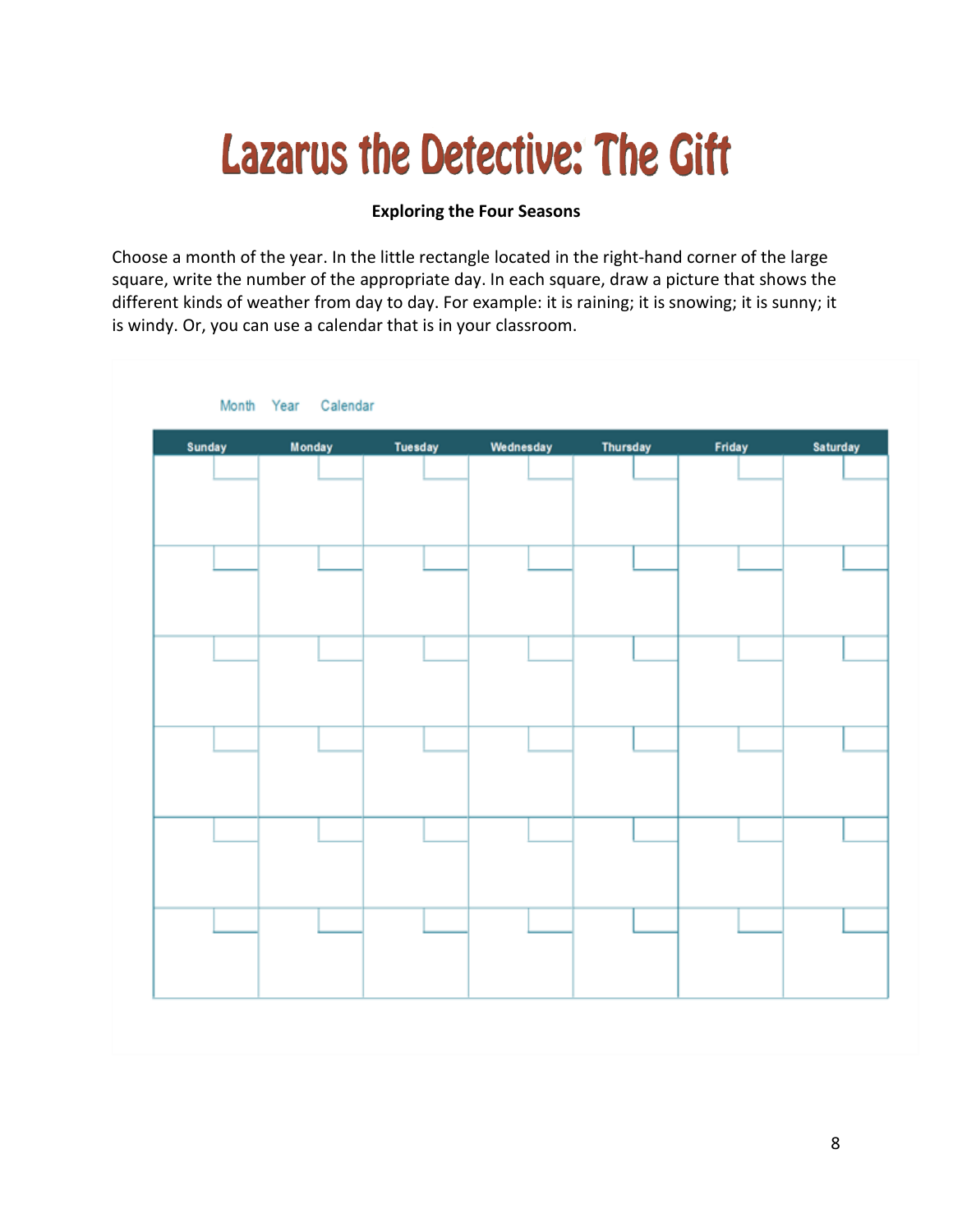#### **Working with the Canada Food Guide**

Look at Canada's Food Guide (2019). Name some foods that you eat from each of the following categories: Vegetables and Fruits; Protein Foods; Whole Grain Foods.

#### **Canada's** Eat well. Live well. food guide Eat a variety of healthy foods each day Eat protein foods Have plenty of vegetables and fruits Make wat your drink of choice Choose whole grain foods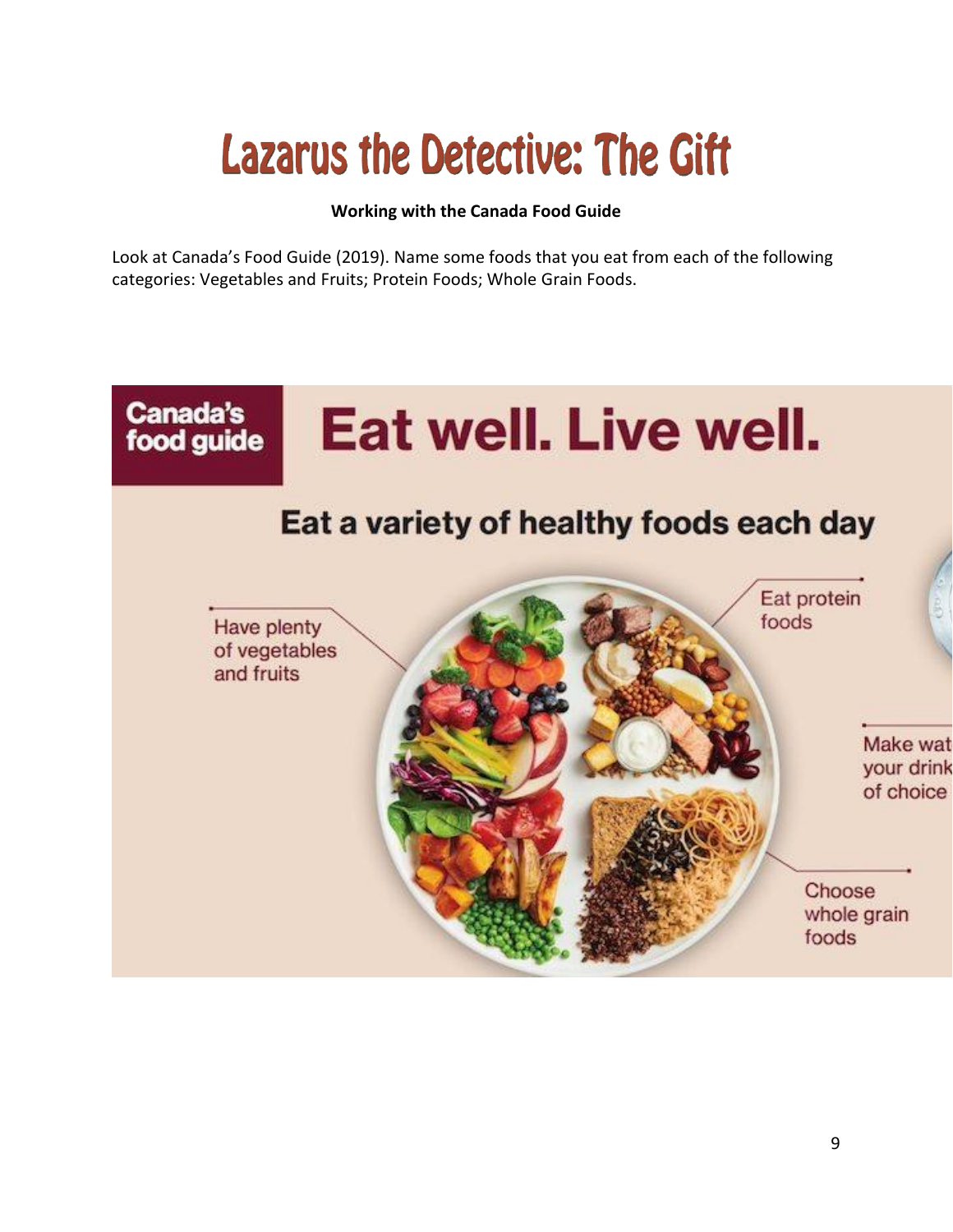#### **Working with the Canada Food Guide**

Here are images of the different types of food Lazarus ate while visiting his grand-parents. Cut each one out and paste them in the right Canada Food Guide category that you will find on the following page. Or, if you wish, instead, you may want to draw the foods in the appropriate category.

| Pork Chops  | Apple Sauce | Stew     | <b>Scrambled Eggs</b> |
|-------------|-------------|----------|-----------------------|
| Green Beans | Carrots     | Potatoes | Toast                 |
| Bacon       | Apples      | Milk     | Porridge              |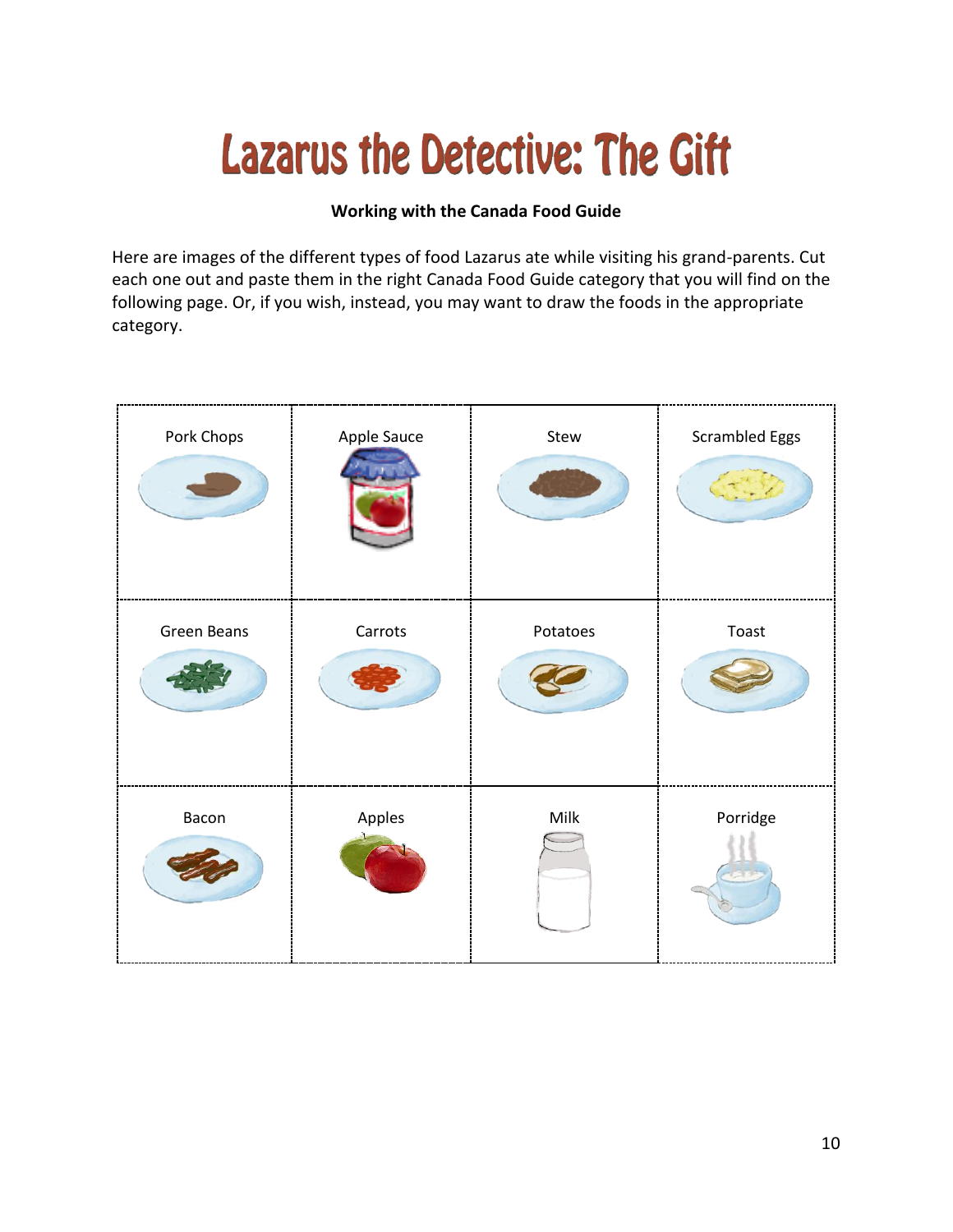#### **Working with the Canada Food Guide**

Now, place the foods in the appropriate category.